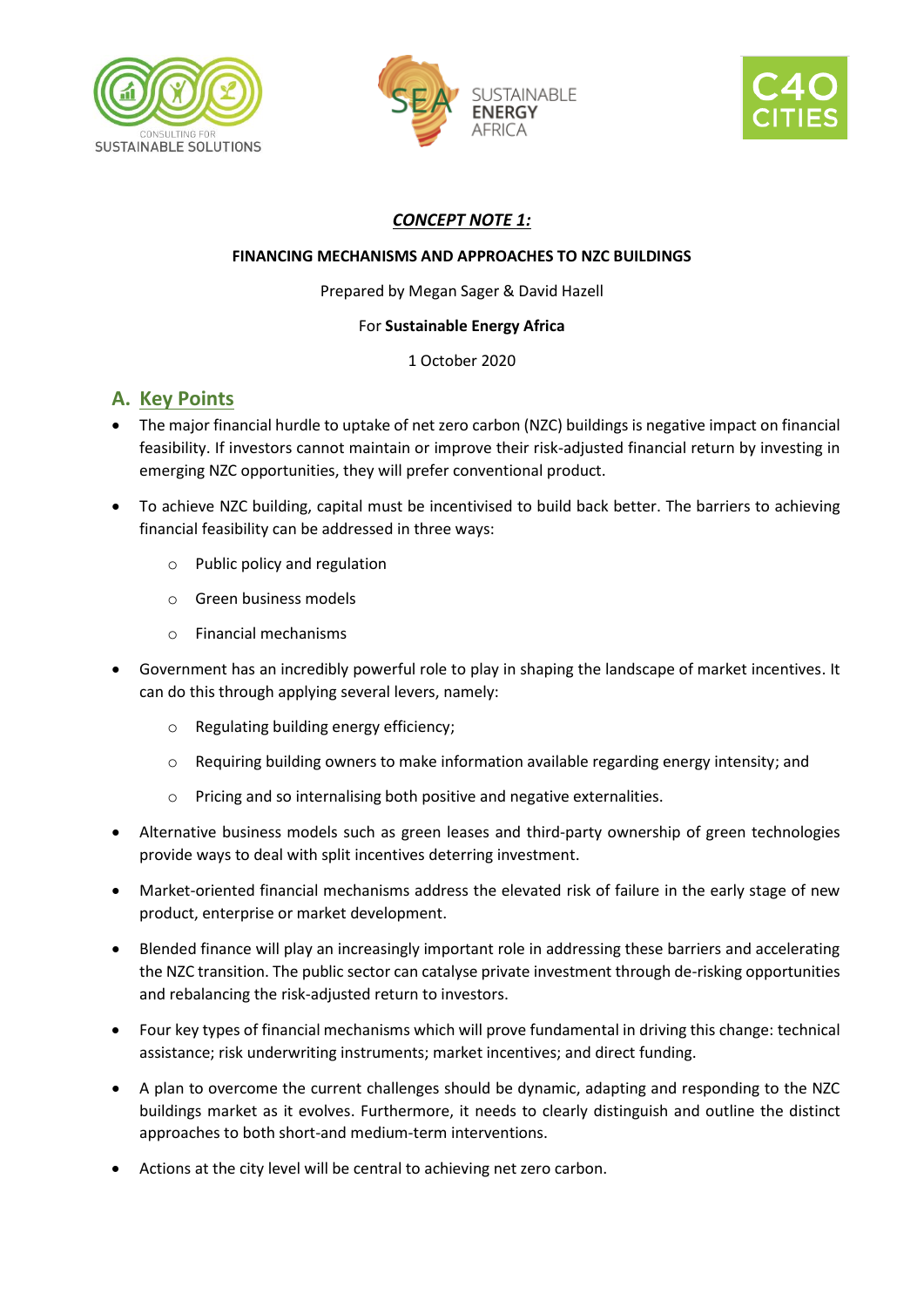### **Introduction**

Increasingly, **policymakers recognize the importance of achieving net zero carbon building to climate change mitigation efforts**. Cities are leading the transition to NZC, spearheaded by C40 and other initiatives. Just 3 years after the Paris Agreement was concluded, catalysing the NZC movement, cities supporting NZC already accounted for more than a third of the MSCI global annual property index.

**Yet there is a gap between policy-level commitments and property-level action**, particularly in developing countries like South Africa where resources are limited. A crucial clue to the gap lies in disparity between private and public optimality. Individual property investors consider primarily technical and financial feasibility, in the absence of being able to capture positive externalities. Yet these positive externalities – including carbon abatement, better population health outcomes, mitigating unemployment, to name a few – are central to policymakers concerned with economic feasibility. Closing the gap requires realigning incentives between individual and public economic actors through a shared value model which tilts capital allocation towards socially optimal infrastructure. Or to put it more plainly, to achieve NZC building, capital must be incentivised to build back better.

This concept note explores a range of solutions to these financial feasibility challenges comprising **public policy interventions, business models, and financial mechanisms**. Public policy interventions shape market incentives, amongst others by internalising externalities. Business models are underpinned by revenue models which monetise assets associated with NZC, being either a green building or specific green technologies contributing towards the achievement of NZC. Where these technologies generate distinct revenue streams, capital expenditure can be incurred by an entity other than the building owner, relieving pressure on the property financial feasibility. Financial mechanisms are solutions to capital raising challenges for the various business models, considering typical form of the asset owner, its access to capital and customer base.

The note starts with a discussion of the anticipated evolution of the market for NZC buildings. The stage of market development is foundational to determining the type and extent of public support required, ensuring highly targeted intervention and cost-effective use of public – i.e. taxpayer - funds. The paper goes on to review a range of mechanisms dealing with the financial feasibility challenges through three different lenses: public sector, real economy and financial sector. It concludes with a preliminary assessment of the ability of these solutions to solve the challenges in the SA city context.

This paper is part of a broader body of research undertaken by Sustainable Energy Africa in partnership with the C40.

### **B. Addressing the evolving market for green buildings**

**New markets and business models are intrinsically risky**. Factors including limited experience, information, regulation and number of market participants combine to elevate risk and so the return required by early investors. Market signals are not always sufficiently strong to deliver this return. For example, in the case of NZC buildings, occupants might express a preference for NZC over conventional buildings yet be unwilling to absorb the incremental cost. Worse yet, occupants may lack awareness of the benefits of NZC and have no preference at all. Markets for green products and services often fail to develop for similar reasons, with the result that societies get trapped on suboptimal development trajectories powered by unsustainable production and consumption activity. At its core, this failure is driven by the rift between financial and economic feasibility. If investors cannot maintain or improve their risk-adjusted financial return by investing in emerging green opportunities, they will continue to allocate capital to conventional products, maintaining business as usual across the economy.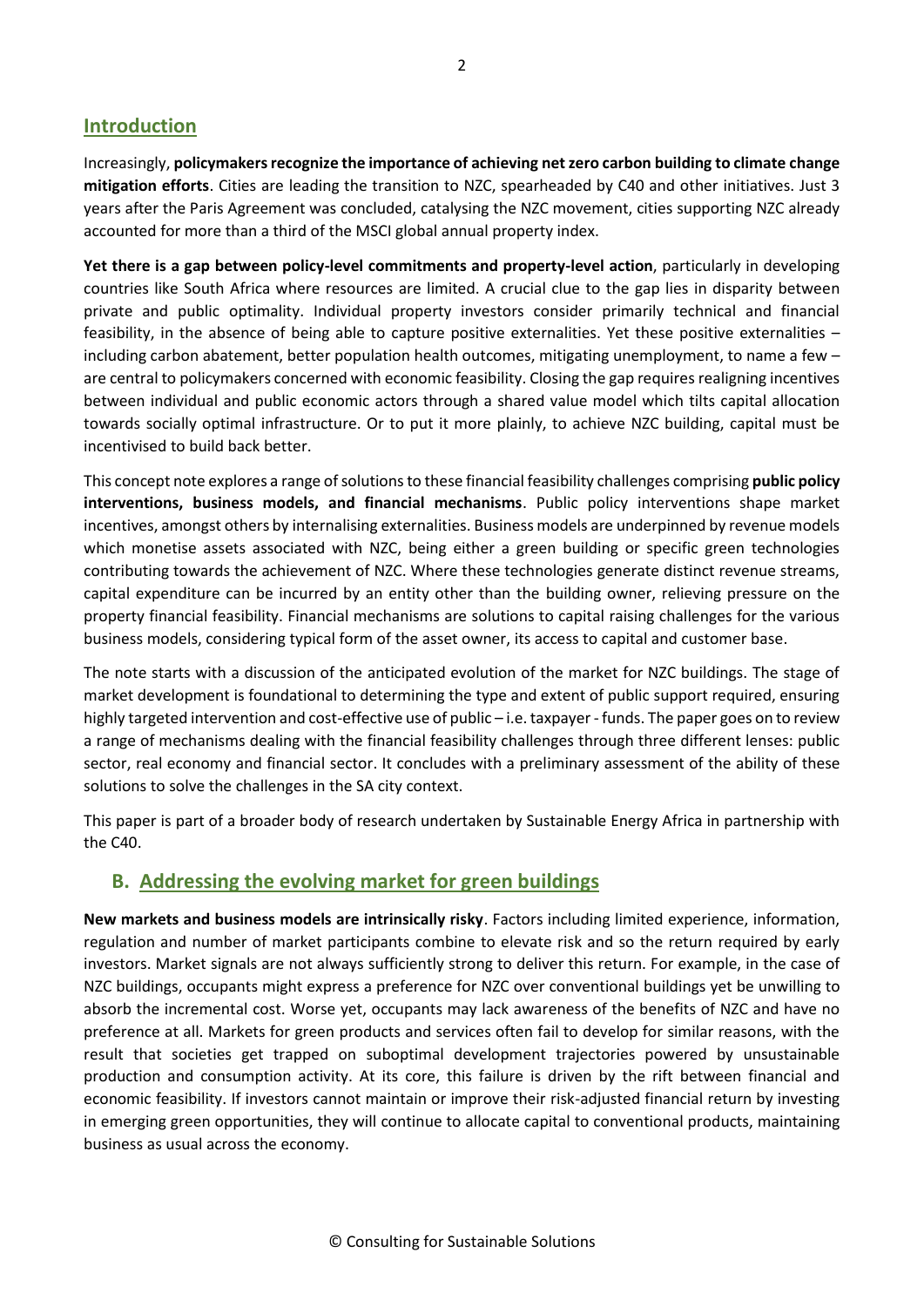**The major hurdle to uptake of NZC buildings is the negative impact on property developer or investor financial feasibility**. To date, iincremental cost has not been rewarded consistently by higher property valuations for either commercial or residential property<sup>1</sup>. Therefore, mortgage lenders are unwilling to absorb the extra expense through larger loans, increasing the equity capital requirement. Unless equity investors are reasonably certain that they can earn a market-related return on the additional capital, the investment will likely not take place. Considering that the SA market for green buildings is nascent, and the operating profit impact often uncertain, this is seldom the case. Ultimately, factors which reduce NZC project-level financial feasibility – i.e. the risk-adjusted return to investors - will result in projects not going ahead. Due to market failures – including the inability of private investors to capture value embedded in positive externalities – business as usual prevails.

**To mitigate the risk of the market for NZC buildings stalling, carrots, sticks, or a combination** can be introduced. Carrots refer to financial incentives to invest in green buildings, which may include lower property rates, better borrowing terms, or higher market prices, for example. Sticks refer to financial disincentives to invest in brown buildings, which may include regulatory penalties and taxes - reducing asset returns - or investor ESG requirements – affecting the property owner's access to capital. Globally, a mix of carrots and sticks has often proven the most successful in stimulating the market for green buildings. Deploying only brown building sticks can damage trust between public and private sectors, with large-scale non-compliance often ensuing<sup>2</sup>. Offering only green building incentives creates fiscal challenges, compounded over time by a delay in market development caused by a lesser impact on relative returns than could otherwise be achieved by simultaneous introduction of brown building penalties.

**Ensuring comprehensive, high quality and widely available market information is critical** to achieving rapid and balanced uptake of NZC building. Information is essential for proper transmission of market signals, ultimately enabling price discovery which allows supply and demand to balance. Yet challenges in capturing a return to investment in intellectual property result in pervasive under-provision of knowledge in the public domain or else prohibitively priced private supply, slowing down market development. The value of growing the market knowledge base is often underestimated by public sector organisations, gravitating towards tangible outputs with photo opportunities. The result: large property funds and institutional investors, with large marketing budgets, pay for subscriptions to databases covering the market for NZC buildings – currently the top end of the commercial market. They continue to invest in this pocket of the market while evidence supports the investment case. Meanwhile, smaller investors and developers with negligible marketing budgets serving the affordable housing market can find no reason to introduce NZC to their highly constrained customer base. The outcome: unbalanced urban development, at the cost of less affluent households, which remain fully exposed to tariff hikes and an unstable grid.

**In general, public subsidies – whether funded locally or globally – should be phased out as markets mature and risks decline.** Public funds absorb risk and fill gaps caused by market undersupply. It stands to reason that the need for public funding drops as markets normalise. This does not imply that the public sector should reduce its expectation of impact, but rather that its ability to crowd in private capital should improve over time. Whilst initially capital requirements might be almost fully met by public sources, the ratio of private to public capital deployed (i.e. leverage) could easily exceed 10 once the market is functioning properly. This philosophy is captured by the concept of blended finance, discussed at length later in this paper. When considering the introduction of financial incentives for NZC buildings, policymakers, donors, DFIs and other developmental institutions should interrogate the sustainability of their intervention, clearly defining

<sup>&</sup>lt;sup>1</sup> Emerging research by MSCI for Green Star rated premium office buildings is encouraging: these assets defended their values far more successfully than brown buildings during 2019.

<sup>&</sup>lt;sup>2</sup> The implementation of building energy efficiency regulation SANS10400 XA provides lessons in this regard.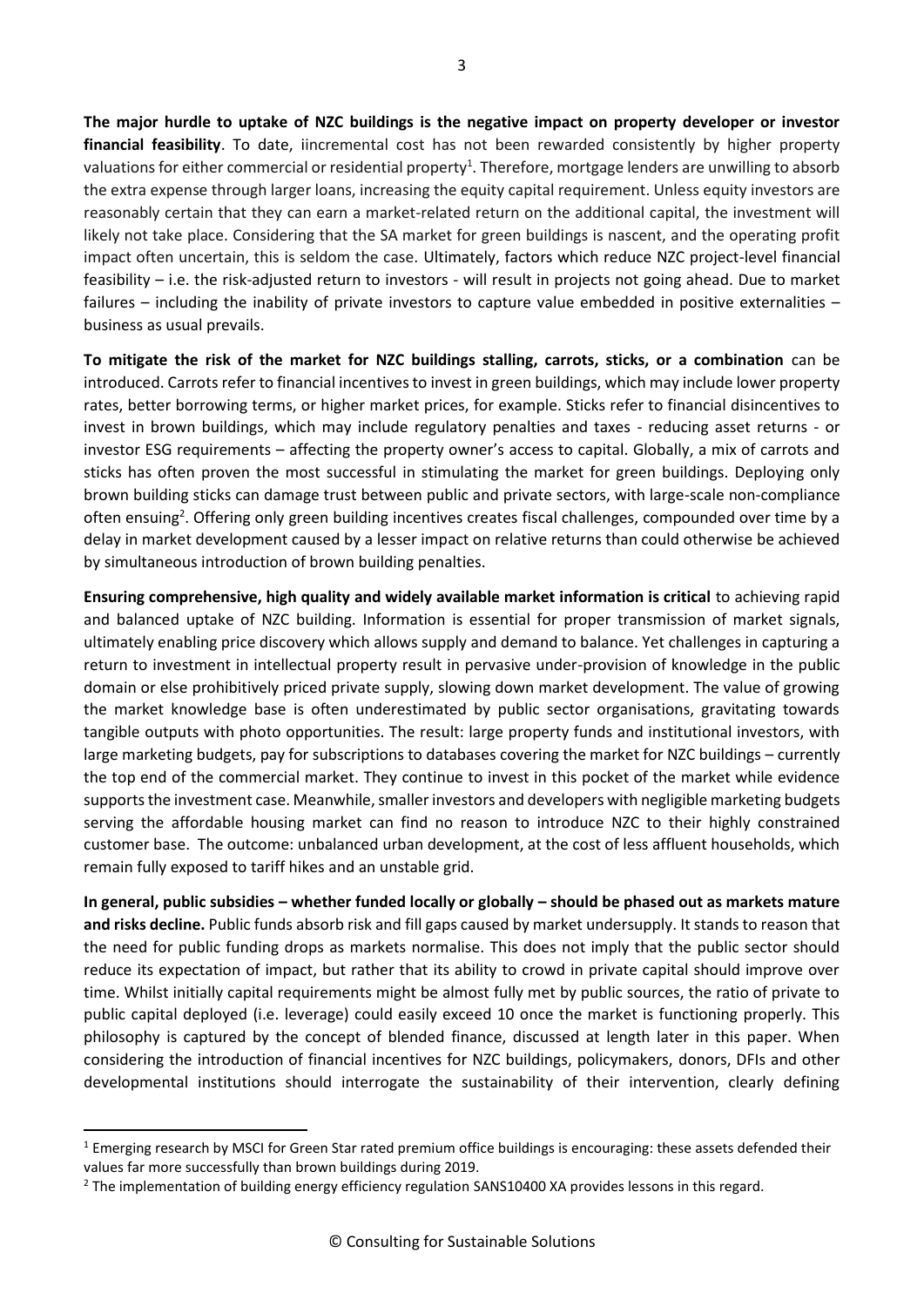expectations over the longer term, setting key performance indicators, and regularly reviewing progress and the suitability of the selected strategy.

# **C. Public policy & regulation**

Government has an incredibly powerful role to play in shaping the landscape of market incentives.

**The first lever it can pull is building regulation which influences the product delivered into the market**. A relevant example is Part XA of the compulsory building standard SANS 10400, which governs energy efficiency. Building regulations can progressively tighten over time, reflecting the evolution of technology, building usage and market demand. While building regulations often form the cornerstone of effective green building markets, policymakers must carefully consider the financial feasibility implications for developers and investors if they wish to avoid undesirable outcomes. Avoidance mechanisms include exploitation of legal loopholes and bribery.

**The second lever is increasing market information through compulsory energy performance certification (EPC),** strengthening the ability of market participants to discriminate between green and brown buildings. This measure is often extremely effective at enabling green building price discovery, especially when the EPC signal is reliable (i.e. a good measure of operational energy performance). Publicly available information on the energy intensity of buildings enables large-scale tracking of the "green premium" across all segments of the property market, universally informing valuations. It also enables quick identification of climate-resilient assets for both private purposes (e.g. issuance of green bonds) and public purposes (e.g. estimating progress towards policy objectives).

**In Europe, EPCs are used as a proxy for the energy efficiency of a dwelling**. There are several ongoing studies across the EU into the correlation between EPC certificate ratings and the impact on property values and property sale time. In the Netherlands, the most recent research shows that EPC rating correlates positively with both value and time taken to sell. An 'A' rated property has a higher price and a quicker sale time. The research also points to a brown "penalty": homes with lower ratings experience a disproportionate value loss and longer sale time. The information conveyed by these certificates reduces the information asymmetry between buyers and sellers and signals quality<sup>3</sup>.

**The third lever is pricing and internalising negative externalities,** in this instance primarily greenhouse gas (GHG) emissions associated with use of the national grid (i.e. Scope 2 emissions). The Carbon Tax Act of 2019 seeks to do this, initially focused on large energy users generating energy through fossil fuels (i.e. generating Scope 1 emissions). During a future phase of implementation, the scope of applicability may expand to include other energy users and Scope 2 emissions, which would make it less profitable to own and operate brown buildings. Consideration should be given to the impact on the property sector at large as well as the affordability of more vulnerable building occupants (e.g. low-income households, SMEs).

**The fourth lever is pricing and internalising positive externalities**. In the NZC case, the positive externalities are numerous, accruing across space. For instance, lower electricity consumption and demand may reduce the need for public investment in energy generation infrastructure, resulting in a national saving. Reduced demand for health care due to less coal mining and burning may result in savings at provincial level. At municipal level, bulk infrastructure requirements associated with population growth may reduce, while growth in local industry curbs unemployment and contributes to the commercial rates base. The spread of benefits makes a case for consideration by policymakers at various levels of government.

<sup>3</sup> Aydina, Erdal, Santiago Bohórquez, and Dirk Brounen. 2019. *Energy performance certification and time on the market.* Tilburg: Tilburg University.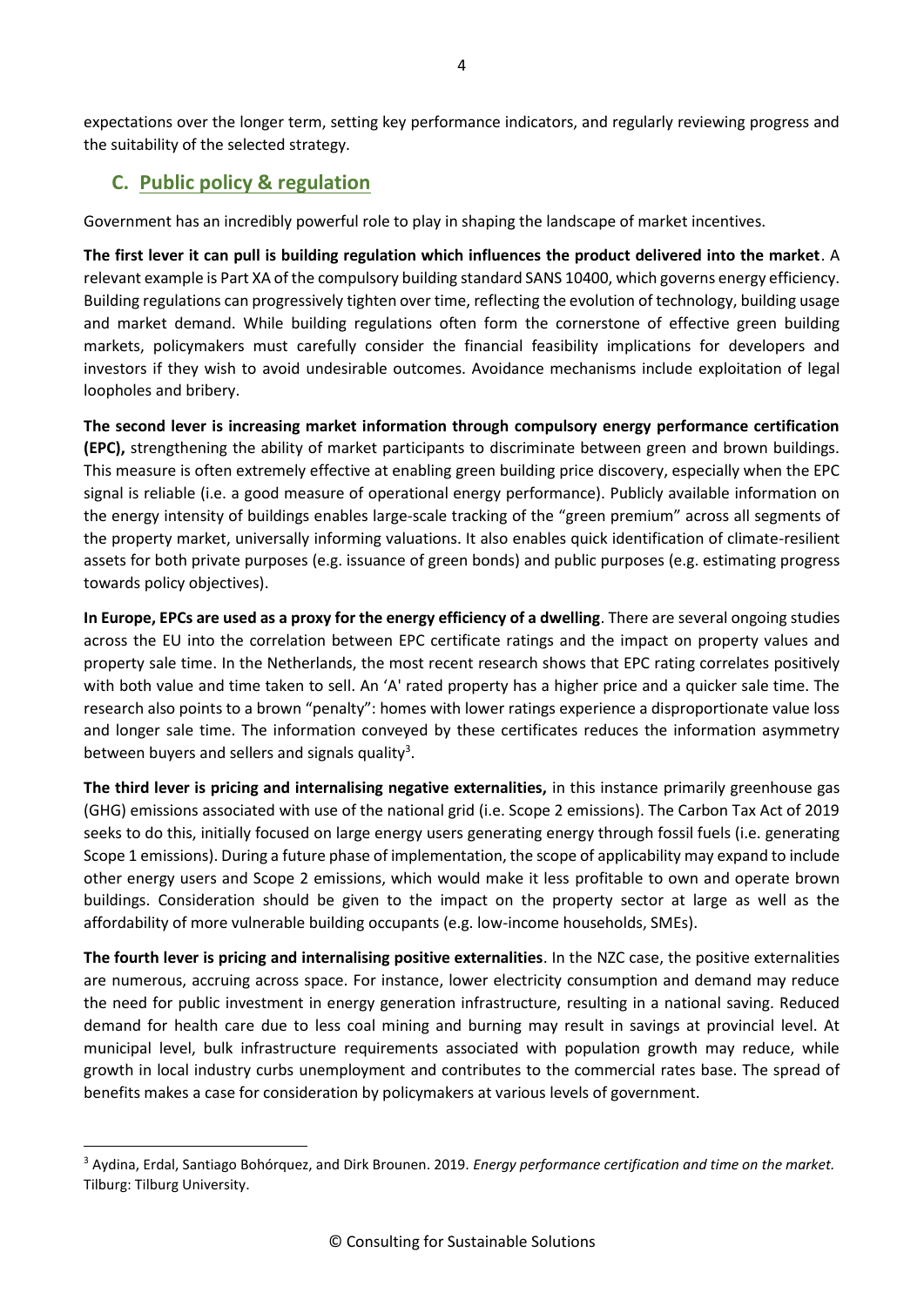Several green building incentives currently exist:

- S. 12L Income Tax Act offers a taxable income deduction of R0,95/kWh for energy efficiency initiatives as a one-off incentive in the first year after implementation. In practice, few green building projects have pursued this incentive due to the prescriptive energy savings measurement and verification requirement. The incentive ends in 2022;
- S. 12B Income Tax Act offers owners of captive renewable energy systems an accelerated depreciation benefit. This incentive is widely utilised by owners of solar PV systems, including third party owners selling units of energy to the occupants of buildings on which systems are located;
- The Carbon Tax Act offers the possibility of selling carbon offsets from eligible NZC building projects to affected taxpayers to reduce liability<sup>4</sup>;
- Feed-in Tariffs (FiTs) offer a limited energy export possibility for owners of embedded generation systems in several municipalities, to date concentrated in the Western Cape but expanding across the country. To qualify, owners must remain net electricity importers. In SA, unlike Europe, FiTs are typically well below consumption tariffs, converging on the avoided cost of Eskom supply to municipalities. Whilst this limits the impact on municipal finances, it also restricts incentivisation to invest in embedded generation, particularly where the levelized cost of energy exceeds the FiT (which remains the case for most small-scale systems).

Currently, a precarious fiscal situation renders the further introduction and indefinite operation of incentives at either national or provincial level unlikely. However, municipalities – as institutions empowered to raise tax from residents – have more flexibility. Sources of funding for the implementation of local government incentives such as reduced property rates may include ringfenced taxes on brown activity, infrastructure savings, grants from DFIs and donors, amongst others. For example, the eThekwini 2019/ 2020 rates policy [allows rebates](http://www.durban.gov.za/City_Government/Administration/Administrative%20Clusters/treasury/Revenue_Services/Documents/RatesPolicy2019_2020.pdf) or reductions in property rates on buildings that are in possession of an 'As Built' rating certificate awarded by the GBCSA and which comply with related criteria<sup>5</sup> (GBCSA, 2019). Further, local governments can offer incentives which have positive municipal net income implications, such as additional development rights.

### **D. Business models for green buildings**

**Most commonly, the same business models are applied to green buildings as conventional ones.** Any additional expenditure incurred to achieve green building status is capitalised by the developer which subsequently tries to pass it on to the customer in the form of a higher selling price or market rental. For the latter, the higher rental may be partially or fully offset by lower utility bills, mitigating the impact on customer cash flow. In this model, the occupant typically carries all technology performance and utility pricing risk,

 $4$  During the first phase of the carbon tax, the carbon offset system will rely primarily on existing international carbon offset standards namely, the CDM, Verified Carbon Standard (VCS) and the Gold Standard (GS). To be accepted under the South African carbon offset system, the offset projects will need to be developed in line with one of these accepted international standards. Project activities eligible as carbon offsets include small and medium-scale renewable energy projects with a generating capacity of up to 50MW; energy efficiency projects on project activities outside the carbon tax net which do not claim the 12L energy efficiency savings tax incentive e.g. energy efficiency in buildings.

<sup>5</sup> GBCSA. 2019. *Incentives to build green in South Africa.* October 29. https://gbcsa.org.za/incentives-to-build-green-insouth-africa/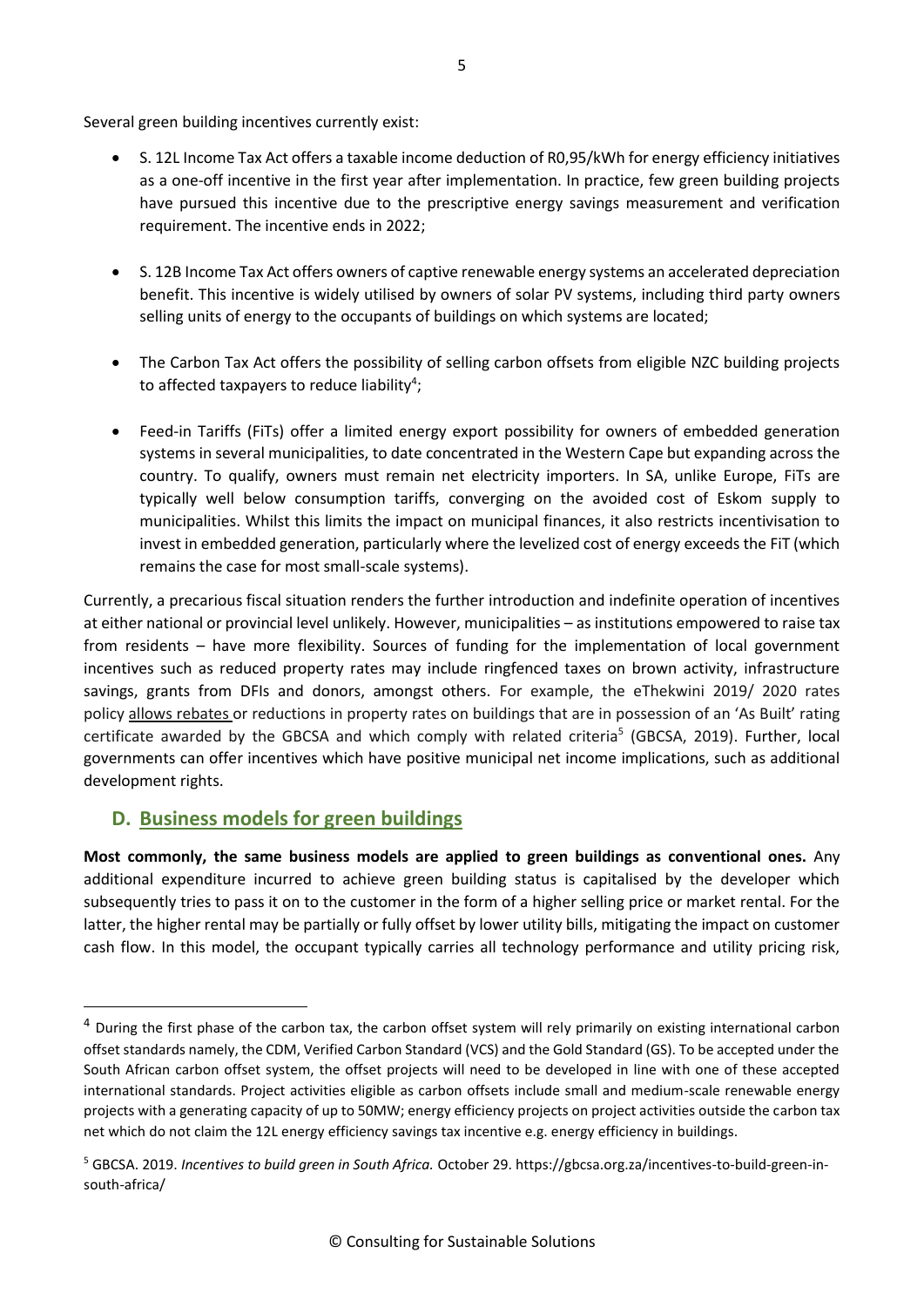hence may not achieve the anticipated savings despite paying more to be in a green building. Understandably, market demand may be limited, at least until robust evidence of utility savings can justify premium pricing.

**Locally, a case study of green building impact on office property returns informs the attractiveness of application of this model to NZC buildings.** It appears higher base rentals have not been achieved consistently for Green Star rated office buildings<sup>6</sup>, suggesting the developer or investor is required to absorb the additional cost. Property funds note that premium clients often expect Green Star to be built into the baseline specification as a condition of lease. However, other financial benefits do accrue to investors. Enhanced escalations and substantially lower vacancy rates safeguard green building income streams and property valuations against inflation and weak market conditions caused by oversupply and deteriorating macroeconomic fundamentals. These features position green premium office buildings favourably for raising finance and delivering superior long-term returns. Whether similar results emerge for other office buildings, or properties in other segments, remains to be seen.



*Figure 1: Relative performance of premium office buildings, 2016-2019 (%)*



**Tweaking the conventional model, green leases provide a mechanism to deal with split incentives** arising between investor and tenant when the investor cannot pass on the additional green building cost. In these contractual arrangements, both parties commit to sustainable building operation and sharing the savings arising from green intervention. Growthpoint Properties became an early adopter in South Africa. As with other energy efficiency contracts, one of the major challenges may be reaching agreement regarding the quantum of savings attributable to green intervention, considering the wide range of factors influencing energy usage.

**Third party ownership of green technologies yields an alternative business model option** which can significantly reduce the incremental cost incurred by the property owner. Whilst the business model is essentially the same, two distinct revenue models are offered to customers:

1. Energy supply: A renewable energy project developer installs a generation system on-site, selling units of energy produced to its customer through a power purchase agreement. From inception, the price of energy is typically below the applicable grid tariff, escalating at grid rate or an agreed alternative over the life of the contract (typically 15-20 years).

<sup>6</sup> Interviews conducted with various property funds in 2019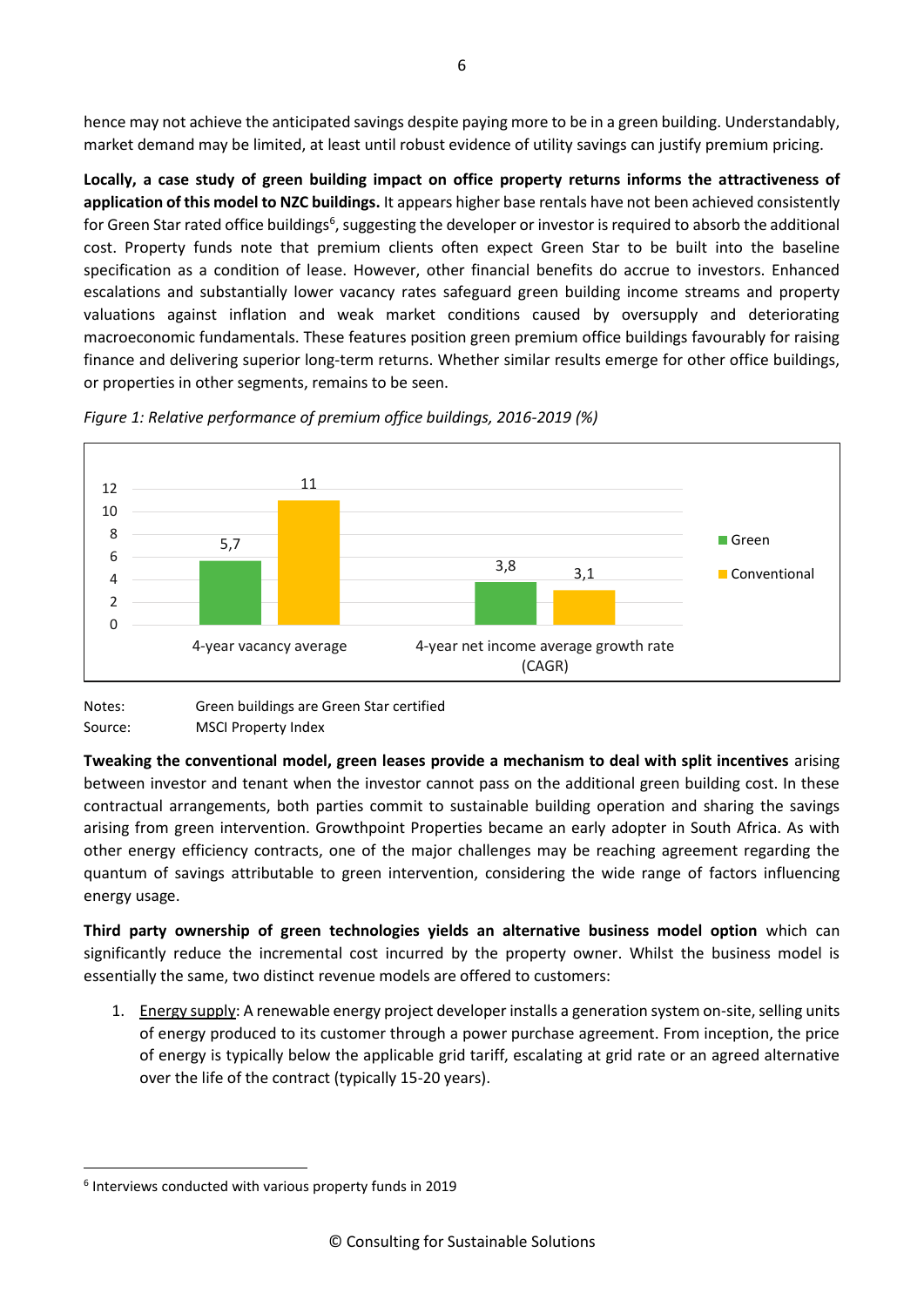2. Energy efficiency: An Energy Services Company (ESCO) installs one or more energy efficiency products on-site, usually tied to a shared savings agreement which splits the financial savings between the property owner and ESCO on an agreed basis over a defined payback period (e.g. 5 years). Lighting is a common example. To establish savings, a baseline must be developed prior to implementation, limiting application to existing buildings.

In addition to easing capital budgeting, the property owner carries negligible technology performance risk and maintenance responsibility whilst enjoying a significant ongoing operating cost saving. Disadvantages include contractual lock-in and foregone regulatory incentives (tax and other).

## **E. Market-oriented financial mechanisms**

The third suite of solutions directly addresses the elevated risk of failure in the early stage of new product, enterprise or market development. In this paradigm, the public sector – comprising governments, DFIs and donors – seeks to catalyse private investment through de-risking opportunities and so rebalancing the riskadjusted return to investors. **The term "blended finance" has emerged to refer to the "strategic use of development finance and philanthropic funds to mobilise private capital flows to emerging and frontier markets"**<sup>7</sup> .

Within this school of thought, there are two roles for the public sector:

- 1. Use of supporting mechanisms which manage risks and reduce transaction costs. Examples include:
	- a. Technical assistance, to supplement the capacity of investees and lower transaction costs;
	- b. Risk underwriting, to protect the investor against risks and capital losses;
	- c. Market incentives, to provide results-based financing and offtake guarantees contingent on performance and/or guaranteed payments in exchange for upfront financing in new or distressed markets.
- 2. Provision of direct funding to a project or enterprise. Financial instruments such as grants, equity, and debt can crowd in private capital at various stages of the investment life cycle, as follows<sup>8</sup>:
	- *a.* "*Preparing, reducing uncertainty and high initial costs before commissioning of a project.*
	- *b. Pioneering, helping manage the failure rates and elevated transaction costs associated with high-risk enterprises or projects that are experimenting with, testing and piloting new business approaches.*
	- *c. Facilitating, deferring returns or providing more generous terms than the market to encourage investments with high expected development impact but limited commercial returns.*
	- *d. Anchoring, 'Crowding in' private capital on equal terms for mature or credible projects by signalling that macro risks can be managed and that the investment is commercially viable.*
	- e. *Transitioning, providing a cultivated pipeline that meets the needs of private investors to source mature transactions and deploy capital at scale*."

Figure 2 provides a diagrammatic illustration of the application of these concepts across the lifecycle, from nascent to well developed. Grants have the greatest role to play at the start, when risk levels are highest,

<sup>7</sup> World Economic Forum (2015): *A Primer for Development Finance and Philanthropic Funders*

<sup>8</sup> World Economic Forum (2015): *A Primer for Development Finance and Philanthropic Funders*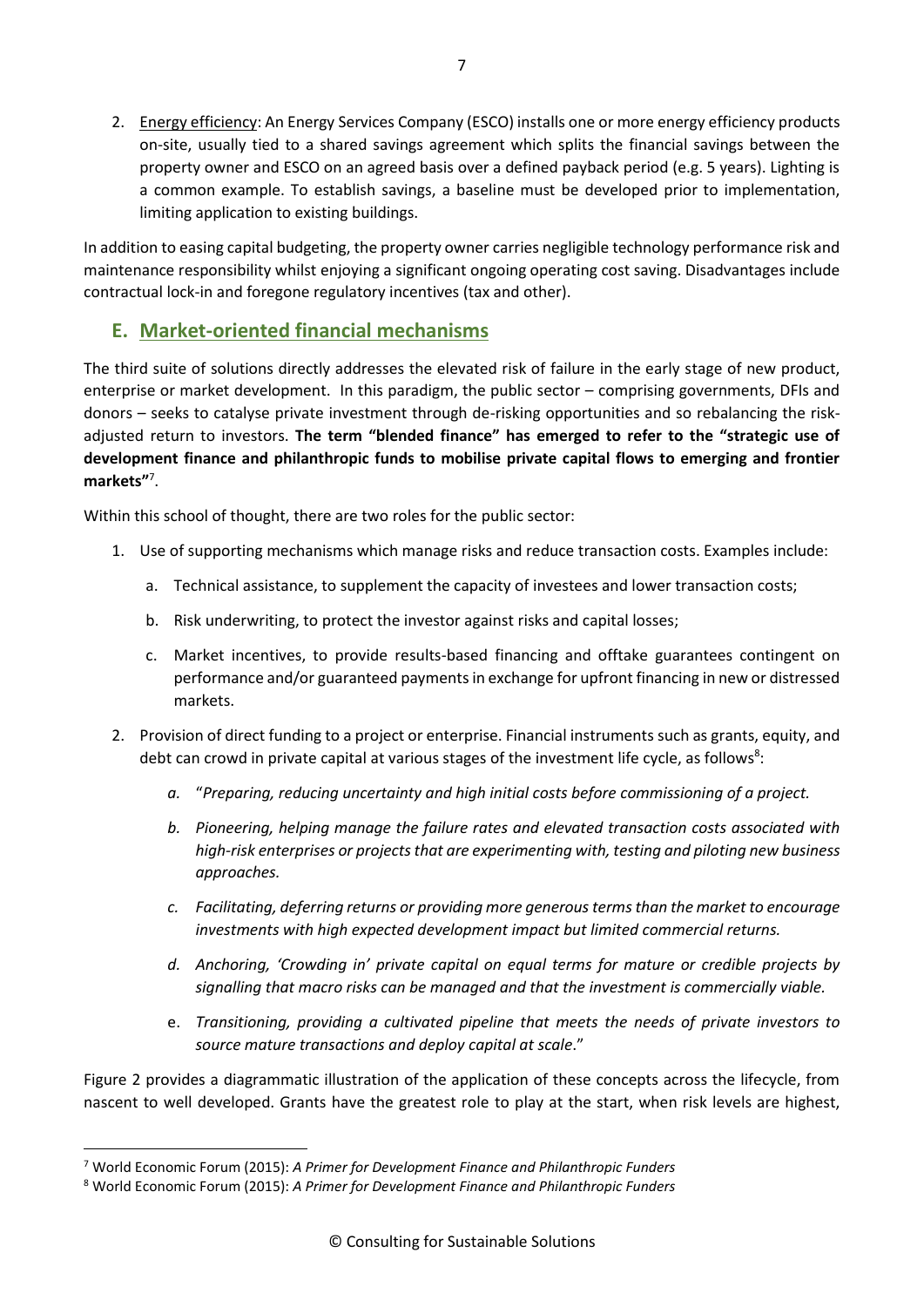replaced by equity and subordinated debt as opportunities become bankable. Supporting mechanisms such as guarantees may have a longer-term role, particularly in riskier or marginal markets which even at maturity struggle to attract capital on competitive terms (e.g. affordable housing).

*Figure 2: Blended Finance Across the Lifecycle*

|                                        | Preparing                                                                                                                                                                                                                                                                                          | <b>Pioneering</b>                                                                                                                                                                   | <b>Facilitating</b>                                                                                                                                             | <b>Anchoring</b>                                                                                                                              | <b>Transitioning</b>                                                                                  |  |  |
|----------------------------------------|----------------------------------------------------------------------------------------------------------------------------------------------------------------------------------------------------------------------------------------------------------------------------------------------------|-------------------------------------------------------------------------------------------------------------------------------------------------------------------------------------|-----------------------------------------------------------------------------------------------------------------------------------------------------------------|-----------------------------------------------------------------------------------------------------------------------------------------------|-------------------------------------------------------------------------------------------------------|--|--|
| SEGMENT<br><b>MARKET</b>               | High upfront costs;<br>binary risk that a<br>project will not<br>happen                                                                                                                                                                                                                            | Early-stage projects<br>with high business<br>model risk; high<br>transaction costs                                                                                                 | Sectorial or project<br>risks; returns below<br>commercial rates                                                                                                | Macro or sectorial<br>risks; liquidity,<br>refinancing and exit<br>risks                                                                      | Lack of local markets<br>knowledge and deal<br>pipeline; inefficient<br>markets                       |  |  |
| <b>SECTOR ROLE</b><br>onanc            | Funds upfront costs<br>and activities<br>reducing uncertainty,<br>creating<br>transparency, and<br>building a pipeline of<br>bankable projects                                                                                                                                                     | Little to no return<br>expectations and<br>absorbs costs.<br>reduces business<br>model risk and<br>provides advisory<br>services; can defer<br>rights or enhance<br>private returns | Takes a subordinate<br>position with higher<br>risk or provides low<br>cost leverage to<br>enable private<br>capital to meet their<br>risk-return<br>thresholds | Signaling effect and<br>'stamp of approval'<br>by achieving 'first-<br>close' or<br>demonstrating<br>viability to 'crowd-in'<br>private funds | <b>Exit mature and</b><br>sizeable investments<br>that provide a<br>pipeline for<br>commercial actors |  |  |
| DIRECT<br>FUNDING                      | Grants, Repayable<br>Grants, Highly<br>Flexible debt                                                                                                                                                                                                                                               | Grants, Repayable<br>Grants, Junior<br>Equity, Flexible Debt                                                                                                                        | Equity, Flexible Debt                                                                                                                                           | Market Rate Debt,<br>Equity                                                                                                                   | <b>Market Rate Debt.</b><br><b>Equity</b>                                                             |  |  |
| <b>MECHANISMS</b><br><b>SUPPORTING</b> | Technical Assistance (Technical/Operational Expertise) - Advisory or preparatory services, assistance, and<br>training to facilitate private investment in high-impact projects and enterprises in order to supplement the capacity of<br>investees and more generally lower the transaction costs |                                                                                                                                                                                     |                                                                                                                                                                 |                                                                                                                                               |                                                                                                       |  |  |
|                                        | Risk Underwriting (Capital Preservation) - Risk reduction tools that fully or partially protect the investor against<br>various forms of risk, effectively reducing their risk of capital losses                                                                                                   |                                                                                                                                                                                     |                                                                                                                                                                 |                                                                                                                                               |                                                                                                       |  |  |
|                                        | Market Incentives (Results-based Financing/Price Guarantees) – Guarantees of future payments contingent on<br>performance in exchange for upfront investment in new or distressed markets, or to stimulate innovation around new<br>products and services                                          |                                                                                                                                                                                     |                                                                                                                                                                 |                                                                                                                                               |                                                                                                       |  |  |
|                                        | <b>Explore</b>                                                                                                                                                                                                                                                                                     | <b>Build</b>                                                                                                                                                                        | Grow                                                                                                                                                            |                                                                                                                                               | <b>Mature</b>                                                                                         |  |  |
|                                        |                                                                                                                                                                                                                                                                                                    |                                                                                                                                                                                     |                                                                                                                                                                 |                                                                                                                                               |                                                                                                       |  |  |

Life Cycle of Projects & Enterprises

Source: World Economic Forum (2015): *A Primer for Development Finance and Philanthropic Funders*

**Ways in which DFIs fulfil their mandate to leverage private investment in emerging markets continues to evolve.** Public-private collaboration has taken the form of joint investments in long-term infrastructure and green bonds but is expanding toward joint capitalization of development funds and the creation of more national green investment banks. In more mature markets and sectors, DFIs can unlock private capital by partnering with banks and asset managers to co-finance projects, progressively shifting the focus of their activity from deploying capital directly to providing less costly guarantees and other risk-sharing instruments<sup>9</sup>.

The next section examines the application of blended finance to NZC buildings.

#### Supporting mechanisms

#### *Technical assistance*

Technical assistance can be financial or in-kind, in the form of technical advisors provided free of charge to facilitating institutions or project developers. Whilst essentially a donation, and so similar to grant funding,

<sup>9</sup> Climate Finance Leadership Initiative. 2019. *Financing the Low-Carbon Future: A Private-Sector View on Mobilizing Climate Finance.* New York: Bloomberg.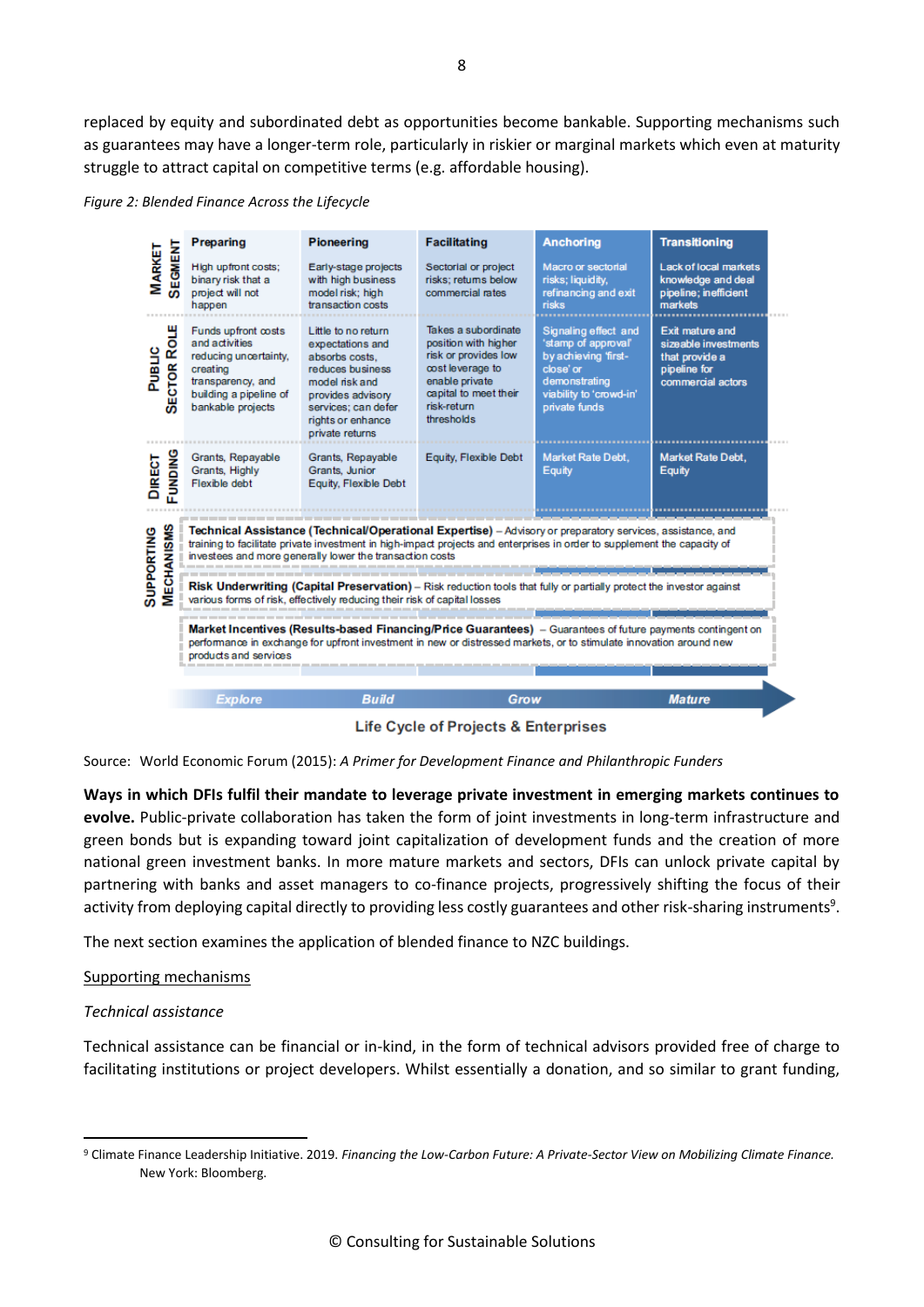technical assistance is usually linked to uptake of a financial mechanism, whether a supporting mechanism or direct funding.

#### *Risk underwriting*

**Risk underwriting instruments involve the transfer of risk to a guarantor or insurer in exchange for fee.** Instruments include guarantees, local currency loans and facilities, liquidity facilities and swaps/derivatives.

Credit guarantees are the most used risk instrument in SA, absorbing some or all credit risk and so allowing banks and lenders to price debt on more favourable terms than would otherwise apply.

Applications of credit risk guarantees in respect of the NZC building case could include the following:

- 1. Credit guarantee on NZC property loan: Covering additional cost without robustly establishing proportionately better cash flow and value heightens the expected loss for banks, resulting in higher loan pricing. A partial credit risk guarantee could offset the additional risk, enabling banks to maintain standard pricing on the larger loan;
- 2. Credit guarantee on ESCO / renewable energy developer loan: Banks are currently unwilling to provide long-term funding to ESCOs and renewable energy developers due to a range of factors, including weak balance sheets, limited track record, and weak macroeconomic conditions. A credit risk guarantee may improve their risk appetite and unlock term debt for more bankable prospects. A local example is the Embedded Generation Investment Programme to be operated by the DBSA, with cofunding from the Green Climate Fund;

Another type of guarantee that is popular locally is a performance guarantee applicable to ESCOs / renewable energy developers. Currently these guarantees are usually issued by the project developers themselves, offering limited de-risking value to the customer. A credible assurance of contractual performance by a respected financial institution may induce a customer to enter a long-term agreement with an enterprise with limited track record or a business model they are unfamiliar with.

#### *Market incentives*

Incentives can be provided to encourage the attainment of specific goals to compensate for the absence of reward by the market, whether due to externalities, nascence, or distress.

The first example is **results-based financing** which is "*any program that rewards the delivery of one or more outputs or outcomes by one or more incentives, financial or otherwise*" (World Bank definition). A local example is the Green Outcomes Fund, developed by the World Bank, Green Cape, WWF and the UCT GSB Bertha Centre. It incentivises local South African fund managers to increase their investment in green SMMEs by paying for outcomes, such as green job creation, climate mitigation, and improved water and waste management. These outcomes must be independently verified before payment is made, insulating the investor from the risk of non-performance. R93m in grant funding has unlocked R396m in private capital, enabling a leverage ratio of 4. This Fund represents a useful source of support for ESCOs and renewable energy developers active in the NZC building space.

The second example is a **price guarantee**. This offers the developer of a project assurance of offtake or exit at a defined price which enables feasibility. In the NZC building space, examples may include a commitment to compensate the NZC cost increment, either through directly procuring the building (sale or rental) at an adjusted price or (temporarily) compensating the difference between the price offered by the market and the price required to enable the project to go ahead.

#### Direct funding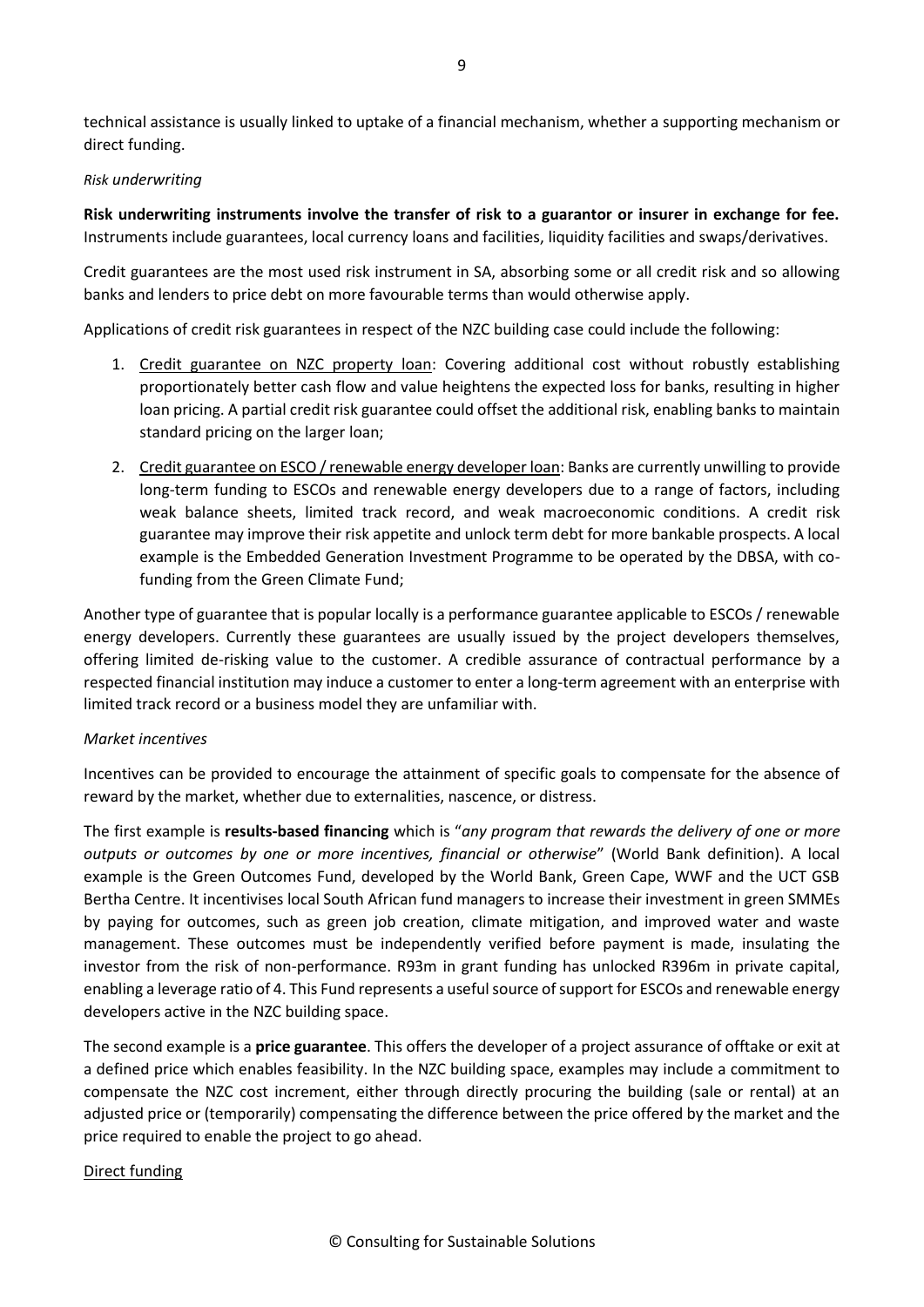**Direct funding can flow to projects and enterprises directly, or through a facilitating intermediary**. In the NZC building space, municipalities may unlock additional funding for projects through their scale – and so ability to aggregate projects and access capital markets – and funding networks. Whilst historical examples<sup>10</sup> focus on fundraising for own capital projects, it is possible to undertake fundraising on behalf of the market and fill gaps in financing or provide financing on preferential terms.

**Property Assessed Clean Energy (PACE) is a prominent international city-level investment structure**, implemented successfully in the USA and more recently in Melbourne. The Sustainable Melbourne Fund was set up in 2002, catalysing private funding to support renewable energy and energy efficiency projects concluded under Environmental Upgrade Agreements. To date, close to USD20m projects have been spearheaded as a result. Under PACE arrangements, the cost of a building retrofit attaches to a property (i.e. the property serves as collateral for the loan) and is financed over an extended period by a lender with access to patient capital (e.g. a blended fund). The municipal taxing authority collects loan repayments through an additional item on the rates bill, redistributing the proceeds to the lender. The lender is often able to offer better terms than commercial lenders due to a combination of attractive credit risk profile (i.e. secured loan), bundling/aggregation, and concessionary capital supply. Whilst City of Cape Town is understood to be exploring a PACE programme, fundamental legal and operational issues need to be resolved.

**Cities are increasingly targeted by climate funds as facilitators of sustainable infrastructure investment**. For example, the European Bank for Reconstruction and Development has recently raised USD300m (including funding from Green Climate Fund) for 10 municipalities in central Europe, Middle East and Asia. One of the express objectives of the Green Cities Facility is to build a case for private investment into sustainable infrastructure. Figure 3 describes a spectrum of municipal capacity scenarios and highlights the ways in which climate funds can focus on maximising the enabling potential of their resources in an urban context.

<sup>&</sup>lt;sup>10</sup> These include City of Cape Town wastewater management loan from KfW; City of Cape Town green bond issuance in respect of primarily water infrastructure; City of Joburg green bond for various projects.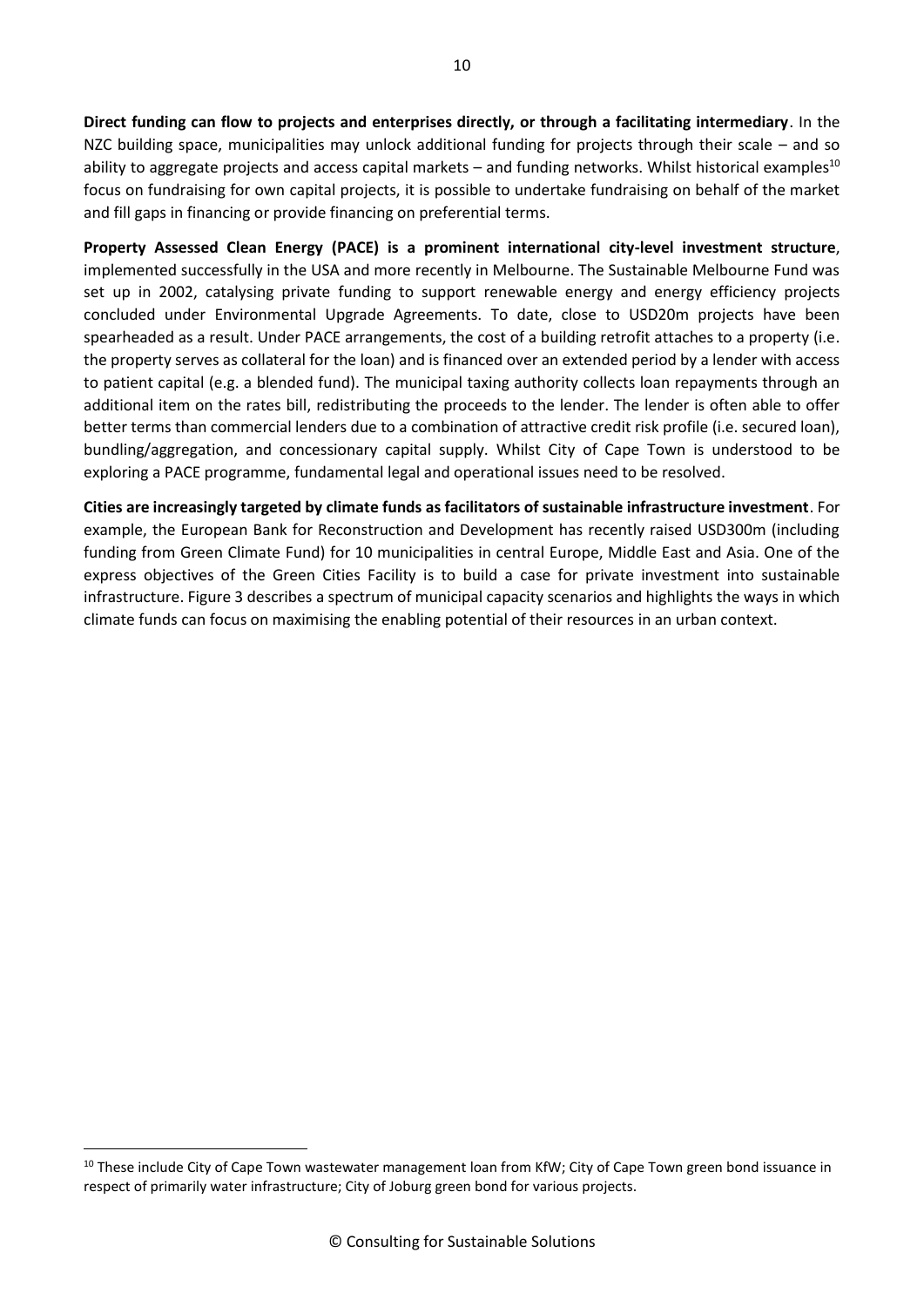| Capacity of a city to plan and | <b>Characteristics</b>                                                                                                                                                                                                           | <b>Suggested Climate Fund Focus</b>                                                                                                                                                                                                                                                          |  |
|--------------------------------|----------------------------------------------------------------------------------------------------------------------------------------------------------------------------------------------------------------------------------|----------------------------------------------------------------------------------------------------------------------------------------------------------------------------------------------------------------------------------------------------------------------------------------------|--|
| finance investments            |                                                                                                                                                                                                                                  |                                                                                                                                                                                                                                                                                              |  |
| Strong                         | Relatively strong revenue base;<br>more developed local financial<br>markets; possible municipal credit<br>rating; considerable autonomy;<br>adequate institutional capacities<br>for urban planning and project<br>preparation. | Concessional finance or guarantees to<br>municipalities/LFIs/national<br>infrastructure funds to enable scaled<br>up on-lending/investment in targeted<br>sectors. Grants where necessary to<br>target specific capacity-related or<br>technical deficiencies.                               |  |
| Developing                     | Developing revenue base; nascent<br>local financial markets; limited<br>ability to<br>borrow;<br>moderate<br>institutional<br>and<br>autonomy<br>capacities.                                                                     | enable<br>Concessional finance<br>to<br>implementation<br>of<br>marginal<br>demonstration investments. Grants for<br>building<br>capacity<br>technical<br>and<br>assistance, including to<br>support<br>municipal governments in developing<br>bankable projects to attract wider<br>finance |  |
| Struggling                     | Weak<br>revenue<br>base;<br>strong<br>reliance on inter-governmental<br>transfers; undeveloped<br>local<br>financial markets; inability to<br>borrow; low autonomy; weak<br>institutional capacities.                            | Grants for technical assistance and<br>capacity building, support to traditional<br>donor investments where necessary to<br>enhance resilience and mitigation<br>benefits of essential infrastructure.                                                                                       |  |

*Figure 3: Proposed climate fund support for cities*

**Source:** Global Fund for Cities Development. 2019. *Climate Finance Landscape for Sub-Saharan African Cities.*

There are three types of direct funding: grants, debt and equity.

#### *Grants*

Grants are provided when there is no expectation of generating a return to compensate the risk taken. They are most frequently non-repayable (i.e. effectively conditional donations). They are often applied to building institutional capacity, project preparation, or testing a concept at small scale, thereby laying the groundwork for larger scale implementation.

#### *Debt*

**Debt to enable blended finance structures is often supplied to enhance credit quality and so catalyse commercial lending**, which typically ranks first in order of repayment (i.e. senior debt). Subordinated debt fits in between senior debt and equity in the capital stack, with varying characteristics adapted to the project. Subordinated debt participation offers multiple benefits:

- It reduces equity requirements to a minimum for project developers, which would otherwise be required to fund up to the level at which senior lenders are willing to participate (for example 50% property value);
- It insulates senior lenders from unacceptable risks by limiting their exposure to loss while retaining control of the project and first right to settlement in event of default. In this way, subordinated debt provides credit enhancement to a transaction;
- Its second-ranked position in the cash flow waterfall lends itself to tenor extension, i.e. a portion of the subordinated debt may be repaid after the senior debt. This spreads the project debt service obligations over a longer period, providing cash flow relief.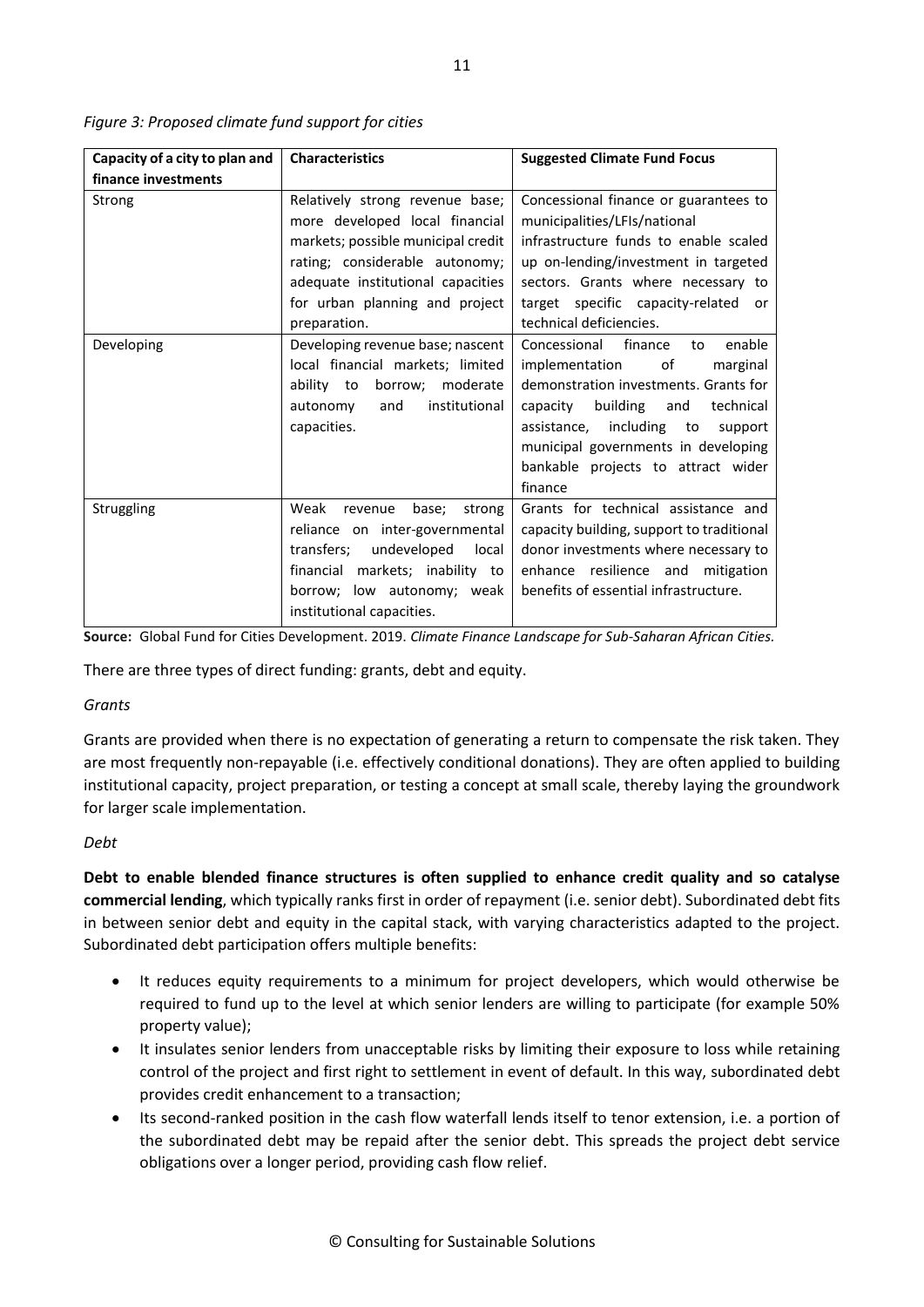Recently, the Development Bank of Southern Africa (DBSA) and the Green Climate Fund signed an agreement to accelerate investments into climate projects and break market barriers in Southern Africa. The Climate Finance Facility provides credit enhancements such as subordinated debt tranches and tenor extensions to de-risk and increase the bankability of climate projects to crowd-in significant investments from commercial banks and project sponsors.

In NZC context, subordinated debt may provide the credit enhancement requirement to overcome risks presented by higher gearing, pressure on debt servicing, and new revenue models (e.g. green leases allowing investors to share in the saving).

**Another application of public debt is lowering the funding costs of financial intermediaries which on-lend to NZC building investors.** A lower cost of funding enables commercial lenders to compensate for higher risk through increasing interest margin at typical loan pricing levels (e.g. in respect of riskier assets or borrowers or higher gearing levels) or else pass on an interest rate discount which partially or fully offsets the additional capital cost associated with NZC building for the investor, mitigating the financial feasibility impact. The collaboration between Nedbank and DBSA on green affordable housing development is a useful case study, offering developers and investors opportunity to tap R120m property finance at preferential rates in exchange for meeting the EDGE resource efficiency standard.

**In other instances, public debt may replace commercial lending entirely**, typically in instances where either the prospect is too risky, or banks do not provide the desired loan structure in a specific market. For instance, green loans provide finance to companies pursuing environmentally friendly projects or objectives, typically with more attractive terms than those provided from commercial lenders. When publicly funded, they are most often available to SMEs which might struggle to secure commercial bank financing. The AFD-backed Sunref facility at IDC provides a good local example in this regard. In NZC context, green loans may be suitable for ESCOs, renewable energy project developers, and households.

**Green bonds offer access to deep and wide capital markets as projects and markets mature**. Since bond investors typically do not take construction risk, they are not suitable for financing new NZC buildings. Instead, they are useful for refinancing green property portfolios (e.g. at a fund level) or green property-related loans (mortgages and other). Locally, Growthpoint Properties issued a green bond in 2018 to refinance several Green Star rated commercial properties, setting a precedent in the property sector. In the USA, government agency Fannie Mae finances green homes on large scale through mortgage-backed securitisation programmes. Over USD50 bn has been raised over the past decade using this mechanism<sup>11</sup>, focused primarily on the affordable market.

### *Equity*

**Equity instruments may be used by public investors to derisk blended investments, crowding in commercial capital**. Impact investing is relevant to NZC building, describing the practice of investing for both financial return and social or environmental impact. International DFIs investing into International Housing Solutions Fund II were willing to accept a lower financial return in exchange for EDGE certification. Implemented across a portfolio of more than 5 000 units, this effectively removed the short-term disincentive to financial feasibility for IHS whilst simultaneously providing an opportunity to learn from doing. Accordingly, IHS' cost of compliance has fallen from R17 000 to R3 000 per unit (<1% affordable housing unit cost) whilst generating measurable financial benefits for tenants. This positive experience with voluntary green building standards has facilitated adoption beyond Fund II, as IHS expands its portfolio to other African markets. The partnership

<sup>11</sup> [https://www.environmental-finance.com/content/the-green-bond-hub/bringing-billions-and-housing-to-the-green](https://www.environmental-finance.com/content/the-green-bond-hub/bringing-billions-and-housing-to-the-green-bond-market.html)[bond-market.html](https://www.environmental-finance.com/content/the-green-bond-hub/bringing-billions-and-housing-to-the-green-bond-market.html)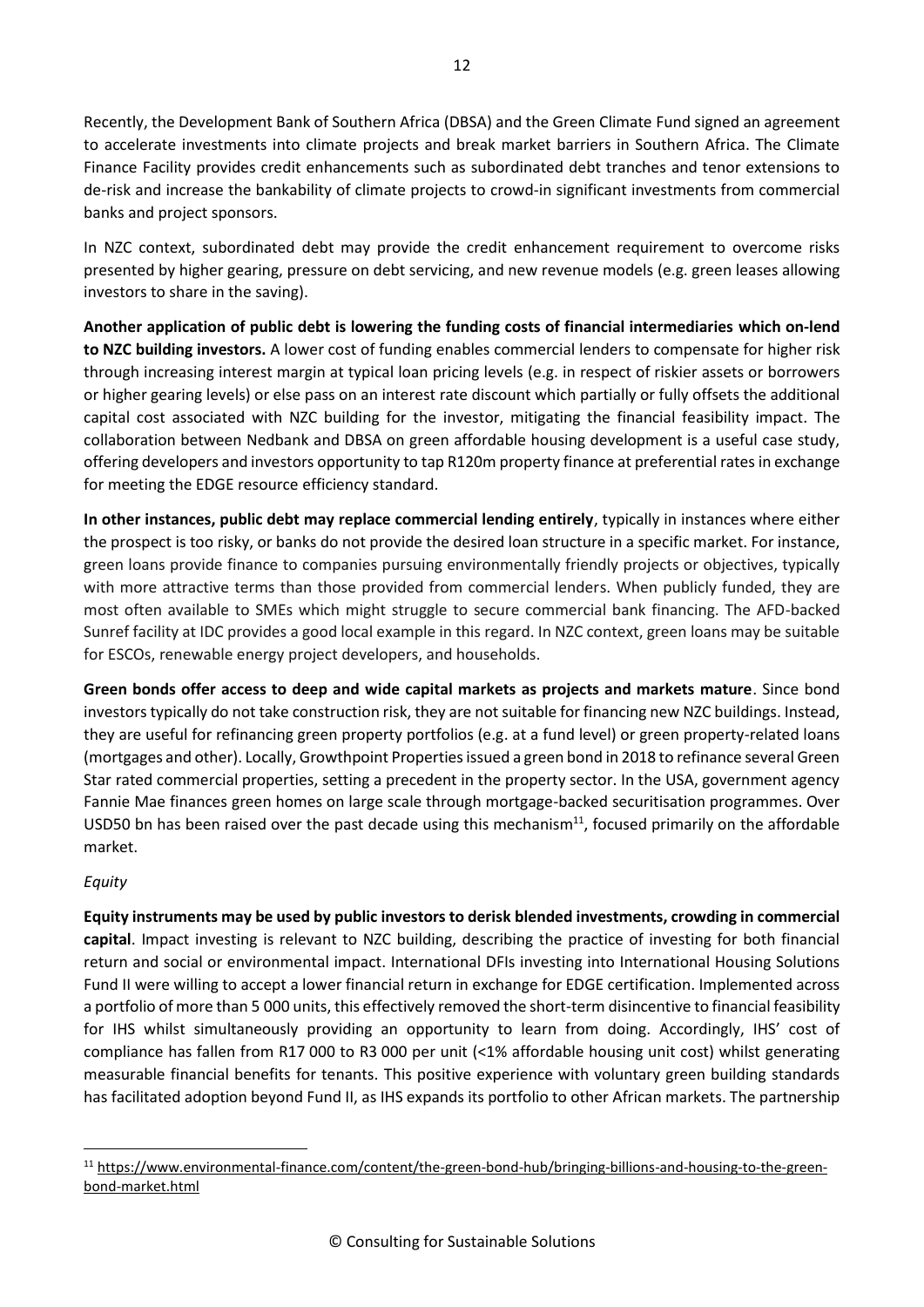between IHS and public investors has also enormously beneficial for the market at large, providing EDGE proof points and stock which will be traded in future, enabling the quantification of EDGE premium.

# **F. Recommendations for NZC buildings in South Africa**

**A plan to overcome the current challenges should be dynamic**, adapting and responding to the NZC buildings market as it evolves. This is aligned with the blended finance paradigm set out in this paper. Figure 4 sets out our understanding of the deterrents to investors, the root causes, the levers that can address these root causes and practical solution types. It distinguishes between short-and medium-term interventions. It also considers how outcomes can be supported both directly, at the project level, and indirectly through shaping the market environment in which projects take place.





Source: Own analysis

**In the short term, the technical elements of NZC buildings need to be specified across all market segments**, so that implications for building cost and complexity can be investigated by developers. Once these are well understood, a variety of business and revenue models can be explored to determine the optimal commercial arrangements for transitioning to a NZC market. **The incremental cost on new buildings could be absorbed for a period through a range of mechanisms**, particularly where the financial feasibility is low and social or economic co-benefits are high (e.g. affordable housing). Creating NZC stock is critical to collecting information on how NZC buildings perform, whether they command a market premium, and starting to resolve the supply chain challenges associated with niche demand.

**In the medium term, regulation shifting capital allocation has a critical role to play**. This should address both capital demand and supply sides of the market. On the demand side, energy efficiency regulation should be updated, and compulsory EPC regulation introduced to drive energy intensity disclosure, allowing the market for green building to develop as it has abroad. Similarly, quality standards are necessary to ensure net zero performance of green buildings. On the supply side, regulation focused on climate risk integration and